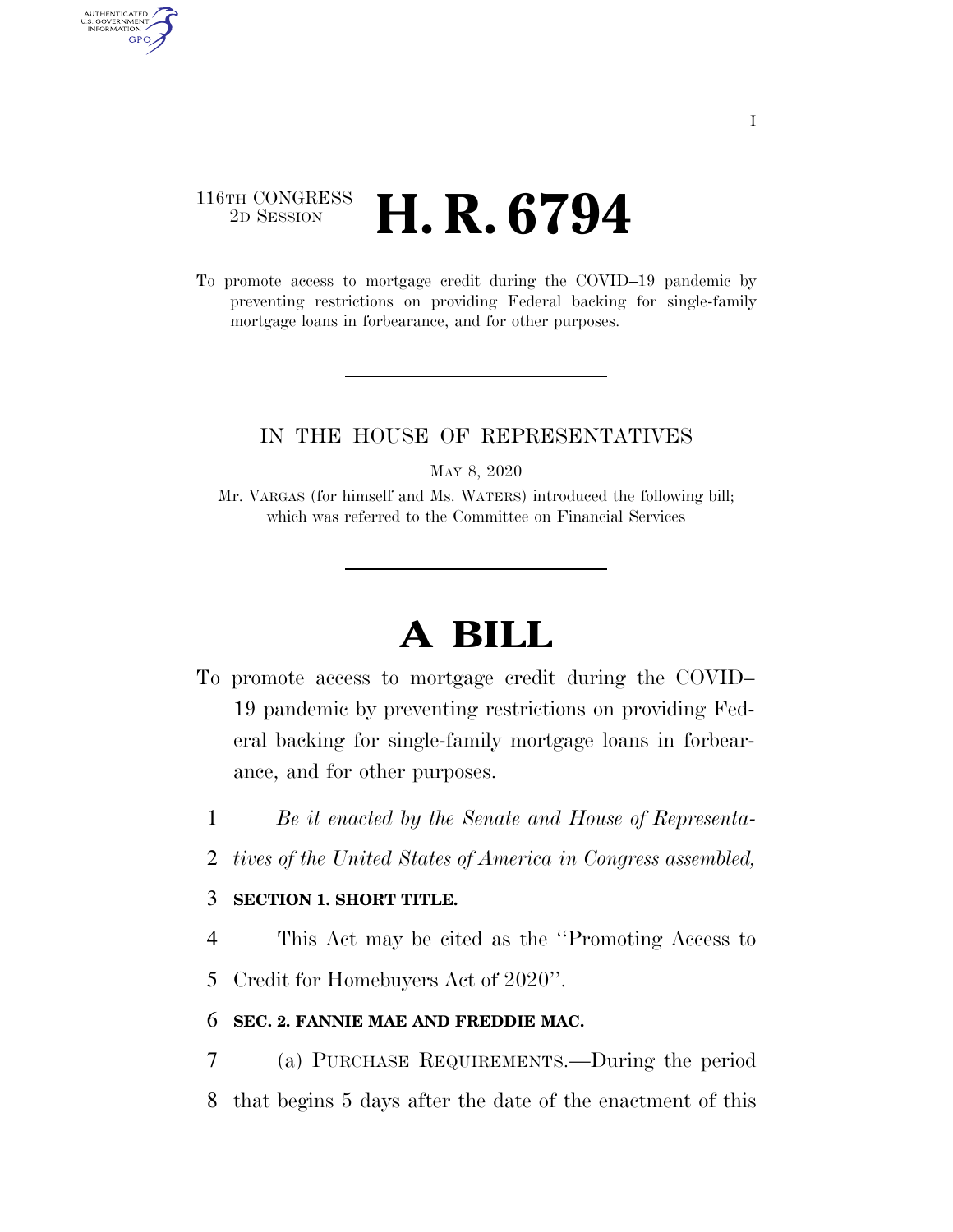Act and ends 60 days after the covered period with respect to the mortgage, notwithstanding any other provision of law, an enterprise may not refuse to purchase any single- family mortgage originated on or after February 1, 2020, that otherwise would have been eligible for purchase by such enterprise, solely due to the fact that the borrower has, for the borrower's previous mortgage or on the mort-gage being purchased—

 (1) entered into forbearance as a result of a fi- nancial hardship due, directly or indirectly, to the COVID-19 emergency;

 (2) requested forbearance as a result of a finan- cial hardship due, directly or indirectly, to the COVID-19 emergency; or

 (3) inquired as to options related to forbearance as a result of a financial hardship due, directly or 17 indirectly, to the COVID-19 emergency.

 (b) PROHIBITION ON RESTRICTIONS.—With respect to purchase of single-family mortgages described in sub- section (a) and specified in any of paragraphs (1) through (3) of such subsection, an enterprise may not—

 (1) establish additional restrictions that are not applicable to similarly situated mortgages under which the borrower is not in forbearance;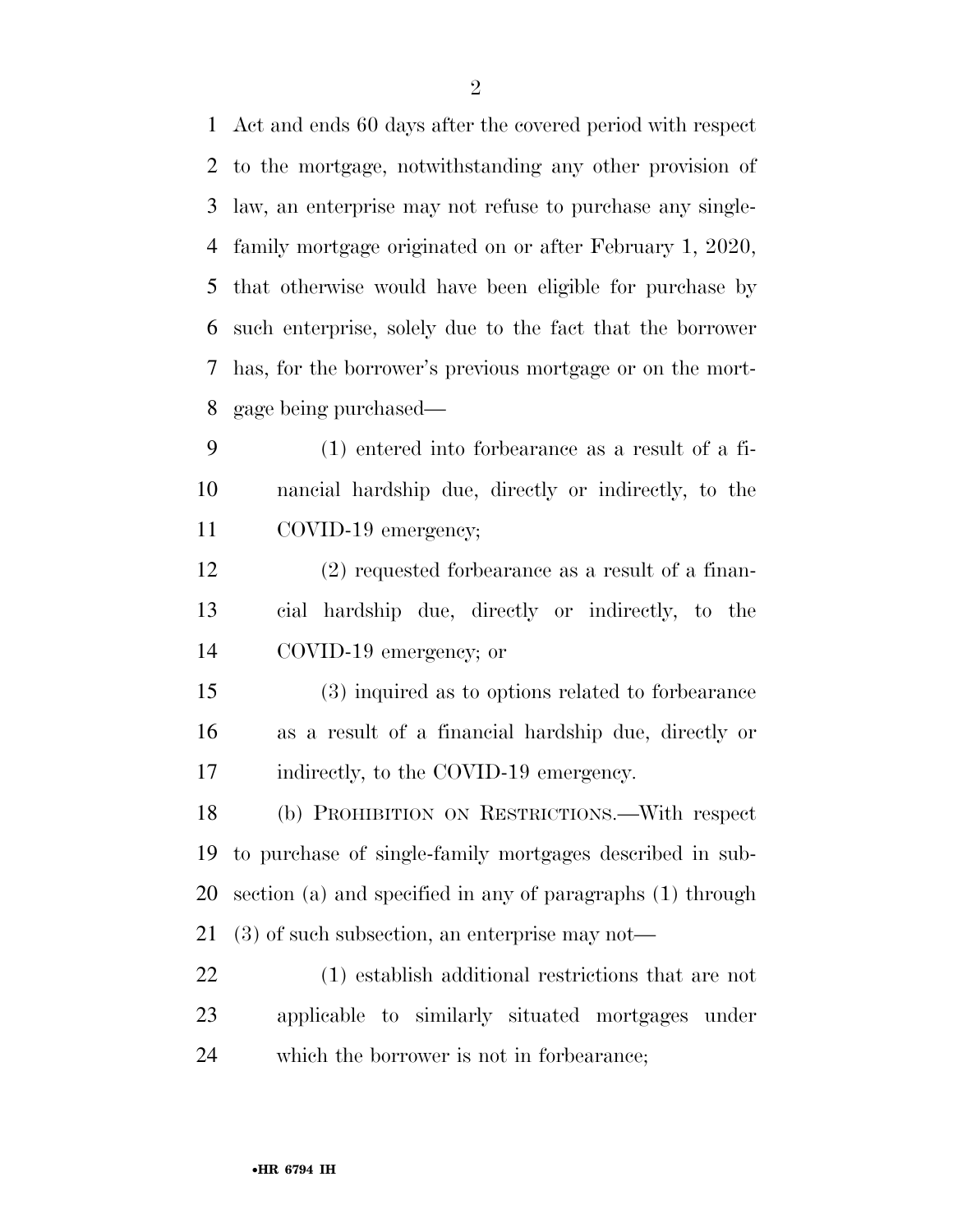(2) charge a higher guarantee fee (within the meaning provided such term in section 1327 of the Housing and Community Development Act of 1992 (12 U.S.C. 4547)), or loan level pricing adjustment, or otherwise alter pricing for such mortgages, rel- ative to similarly situated mortgages under which the borrower is not in forbearance;

 (3) apply repurchase requirements to such mortgages that are more restrictive than repurchase requirements applicable to similarly situated mort- gages under which the borrower is not in forbear-ance; or

 (4) require lender indemnification of such mort- gages, solely due to the fact that the borrower is in forbearance.

 (c) FRAUD DETECTION.—This section may not be construed to prevent an enterprise from conducting over- sight and review of single-family mortgages purchased when a borrower is in forbearance on the borrower's pre- vious mortgage, or on the mortgage being purchased, for purposes of detecting fraud. An enterprise shall report any fraud detected to the Director.

 (d) ENTERPRISE CAPITAL.—During the period that begins 5 days after the date of the enactment of this Act and ends 60 days after the covered period with respect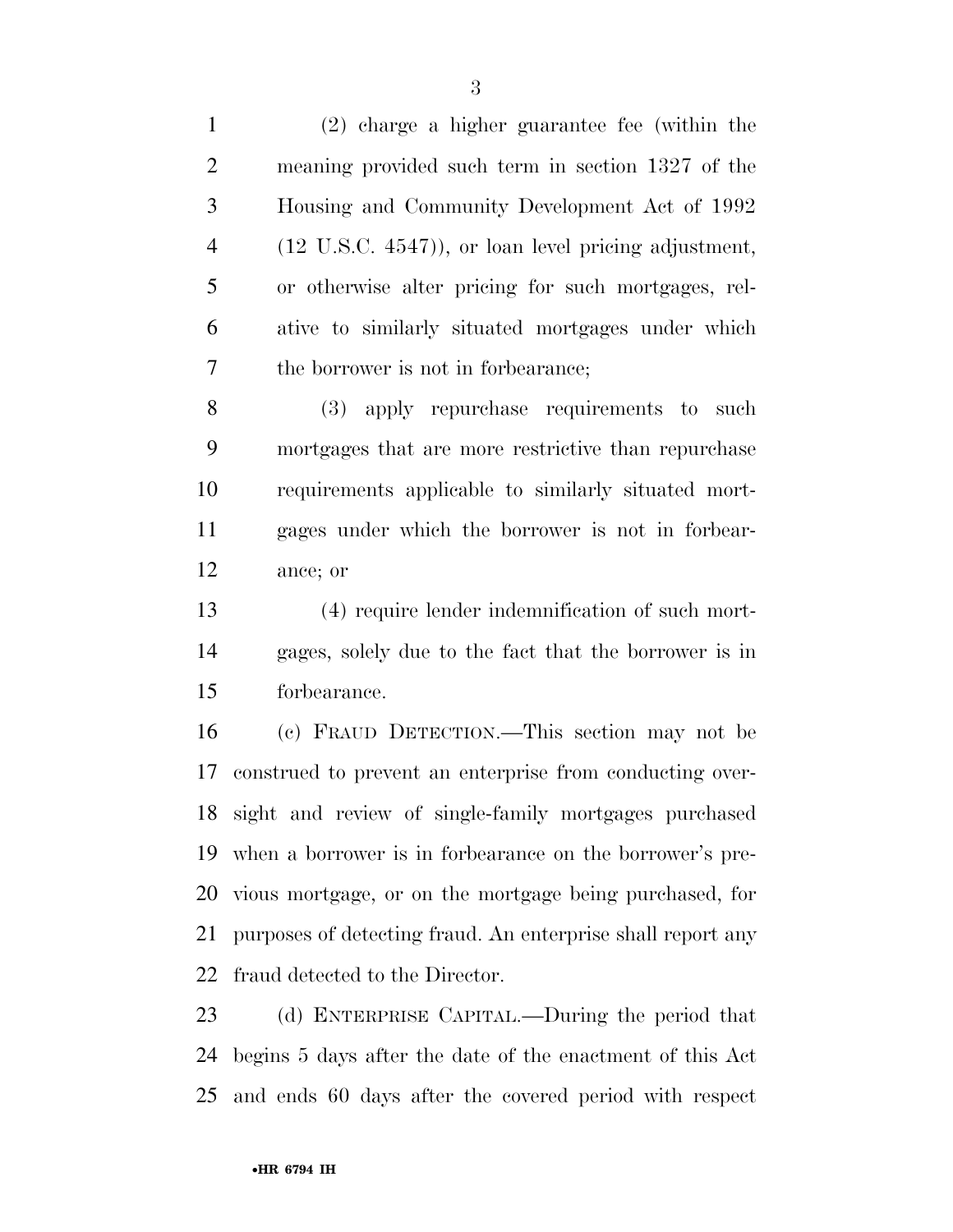to a mortgage, notwithstanding any other provision of law, a forbearance on such mortgage shall not be considered to be a delinquency under such mortgage for purposes of calculating capital of an enterprise for any purpose under title XIII of the Housing and Community Development Act of 1992 (12 U.S.C. 4501 et seq.).

(e) RULES OF CONSTRUCTION.—

 (1) PURCHASE PARAMETERS.—This section may not be construed to require an enterprise to purchase single-family mortgages that do not meet existing or amended purchase parameters, other than parameters related to borrower forbearance, es-tablished by such enterprise.

 (2) EMPLOYMENT; INCOME.—This section may not be construed to prevent an enterprise from es- tablishing additional requirements to ensure that a borrower has not lost their job or income prior to a mortgage closing.

 (f) IMPLEMENTATION.—The Director may issue any guidance, orders, and regulations necessary to carry out this section.

**SEC. 3. FHA.** 

 (a) PROHIBITION ON RESTRICTIONS.—During the period that begins 5 days after the date of the enactment of this Act and ends 60 days after the covered period with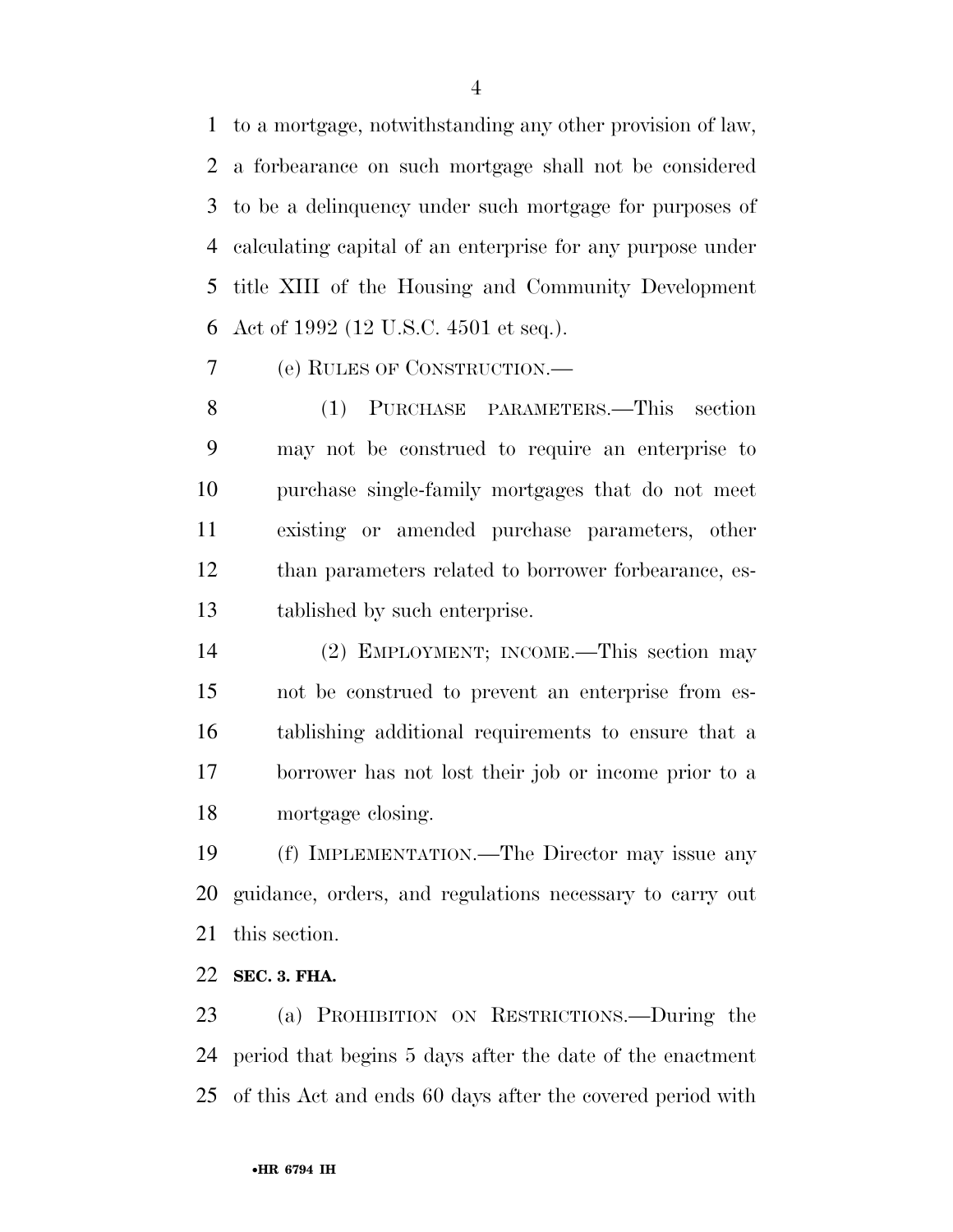respect to the mortgage, notwithstanding any other provi- sion of law, the Secretary of Housing and Urban Develop- ment may not deny the provision of mortgage insurance for a single-family mortgage originated on or after Feb- ruary 1, 2020, may not implement additional premiums or otherwise alter pricing for such a mortgage, may not require mortgagee indemnification, and may not establish additional restrictions on such a mortgagor, solely due to the fact that the borrower has—

 (1) entered into forbearance as a result of a fi- nancial hardship due, directly or indirectly, to the COVID-19 emergency;

 (2) requested forbearance as a result of a finan- cial hardship due, directly or indirectly, to the COVID-19 emergency; or

 (3) inquired as to options related to forbearance as a result of a financial hardship due, directly or indirectly, to the COVID-19 emergency.

(b) RULES OF CONSTRUCTION.—

 (1) INSURANCE.—This section may not be con- strued to require the Secretary of Housing and Urban Development to provide insurance on single- family mortgages that do not meet existing or amended insurance parameters, other than param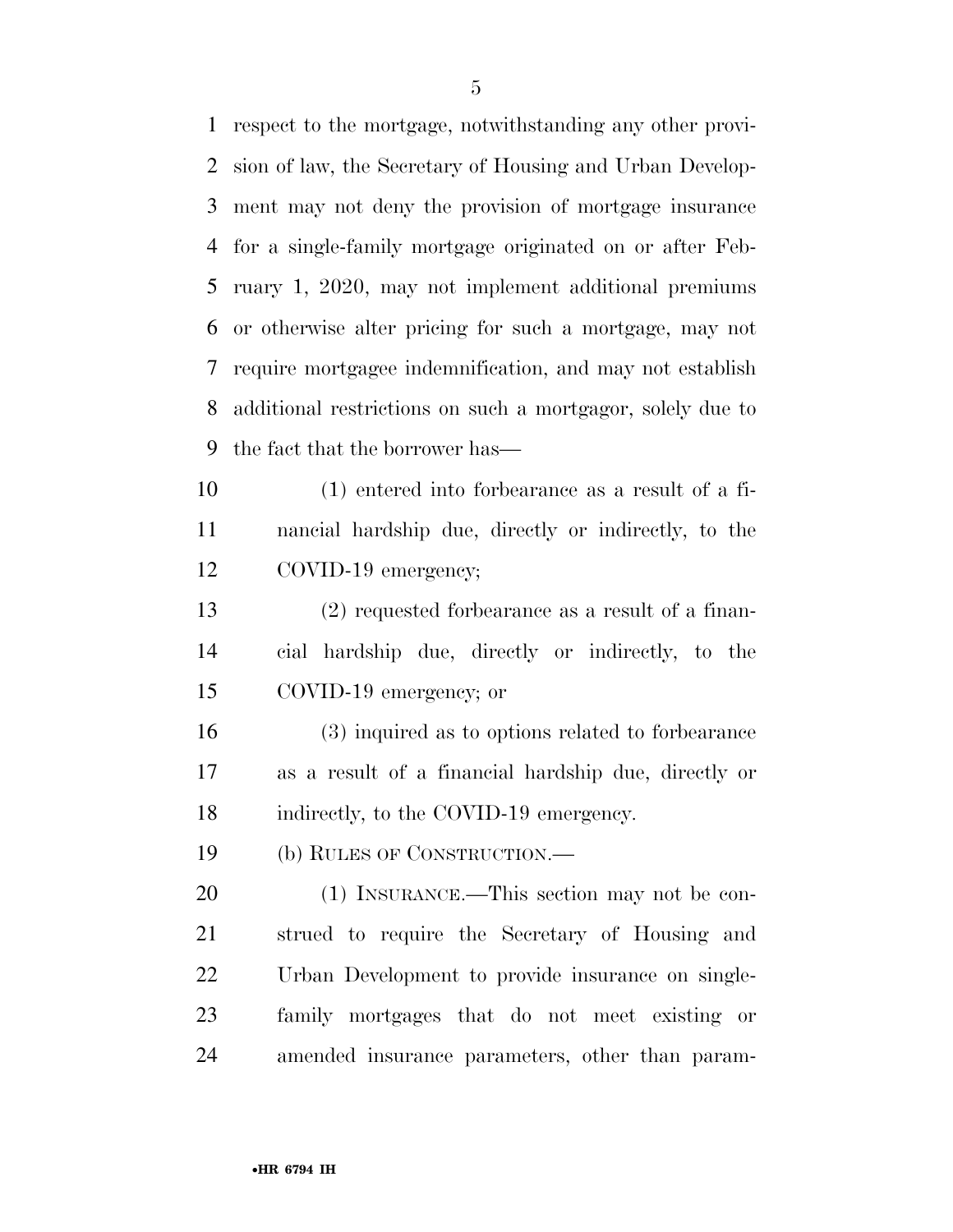eters related to borrower forbearance, established by 2 the Secretary.

 (2) EMPLOYMENT; INCOME.—This section may not be construed to prevent the Secretary of Hous- ing and Urban Development from establishing addi- tional requirements regarding insurance on single- family mortgages to ensure that a borrower has not lost their job or income prior to a mortgage closing.

# **SEC. 4. REPORTING REQUIREMENTS.**

 (a) FHFA ACTIONS.—During the COVID-19 emer- gency, the Director may not increase guarantee fees, loan level pricing adjustments, or any other fees or implement any restrictions on access to credit unless the Director provides 48-hour advance notice of such increase or re- strictions to the Committee on Financial Services of the House of Representatives and the Committee on Banking, Housing, and Urban Affairs of the Senate together with a detailed report of the policy rationale for the decision, including any and all data considered in making such deci-sion.

 (b) QUARTERLY REPORTS BY ENTERPRISES AND FHA.—

 (1) REQUIREMENT.—Each enterprise and the Secretary of Housing and Urban Development, with respect to the FHA mortgage insurance programs,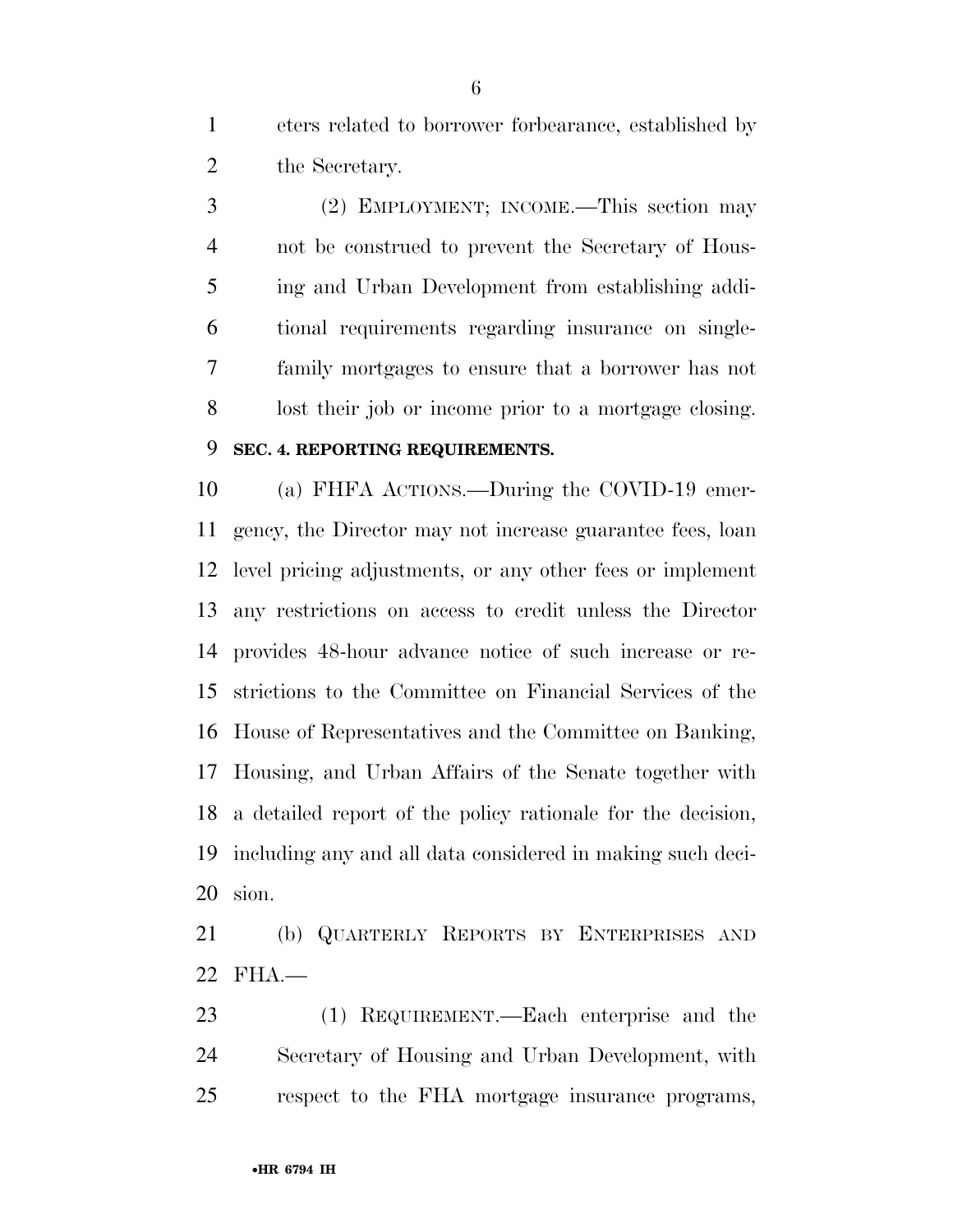| $\mathbf{1}$   | shall provide reports to the Congress, and make       |
|----------------|-------------------------------------------------------|
| $\overline{2}$ | such reports publicly available, not less frequently  |
| 3              | than quarterly regarding the impact of COVID-19       |
| $\overline{4}$ | pandemic on the such enterprises' and program's       |
| 5              | ability to meet their charter requirements, civil     |
| 6              | rights responsibilities, mandates under the CARES     |
| $\tau$         | Act (Public Law 116–136), and other laws enacted      |
| $8\,$          | in response to the COVID-19 pandemic, and other       |
| 9              | requirements under law. The first such report shall   |
| 10             | be submitted not later than the expiration of the 3-  |
| 11             | month period beginning upon the date of the enact-    |
| 12             | ment of this Act and the requirement under this       |
| 13             | paragraph to submit such reports shall terminate      |
| 14             | upon the expiration of the 2-year period beginning    |
| 15             | upon the termination of the COVID-19 emergency.       |
| 16             | (2) CONTENT.—Each report required under               |
| 17             | paragraph (1) shall include the following information |
| 18             | for the most recent quarter for which data is avail-  |
| 19             | able:                                                 |
| 20             | (A) ENTERPRISES.—For each report re-                  |
| 21             | quired by an enterprise:                              |
| 22             | (i) The number of single-family and                   |
| 23             | multi-family residential mortgage loans               |
| 24             | purchased by the enterprise and the un-               |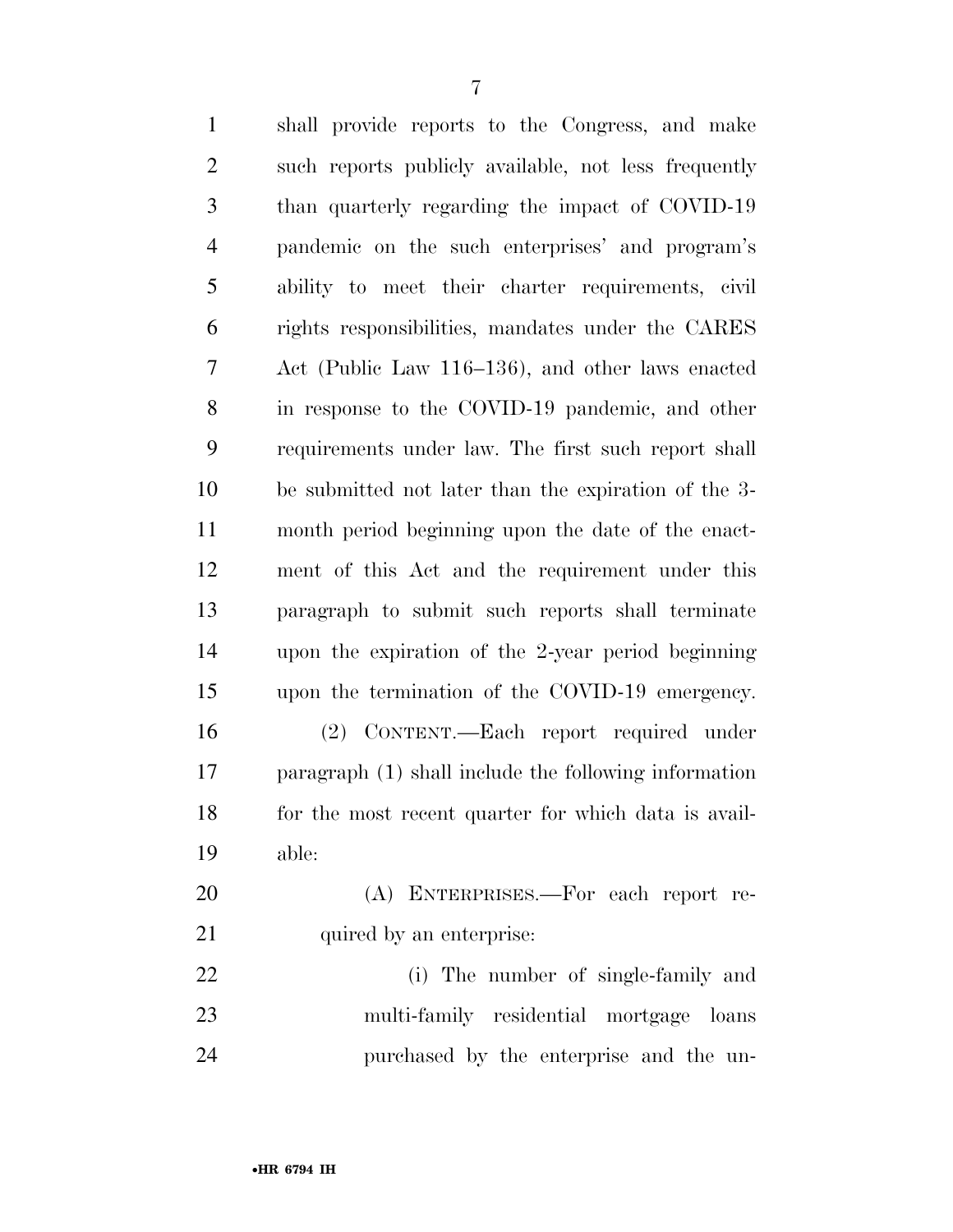| $\mathbf{1}$   | paid principal balance of such mortgage |
|----------------|-----------------------------------------|
| $\overline{2}$ | loans purchased, disaggregated by-      |
| 3              | (I) mortgage loans made to low-         |
| $\overline{4}$ | and moderate-income borrowers;          |
| 5              | (II) mortgage loans made for            |
| 6              | properties in low- and moderate-in-     |
| 7              | come census tracts; and                 |
| 8              | (III) mortgage loans made for           |
| 9              | properties in central cities, rural     |
| 10             | areas, and underserved areas.           |
| 11             | (ii) In the single-family residential   |
| 12             | mortgage market-                        |
| 13             | (I) the total number, unpaid            |
| 14             | principal balance, and length of        |
| 15             | forbearances provided to borrowers,     |
| 16             | including whether or not the forbear-   |
| 17             | ance was requested by the borrower;     |
| 18             | (II) a detailed breakdown of the        |
| 19             | loan modifications offered to bor-      |
| 20             | rowers and whether the borrowers ac-    |
| 21             | cepted the offer including the total    |
| 22             | number and unpaid principal balance     |
| 23             | of loan modifications ultimately made   |
| 24             | to borrowers;                           |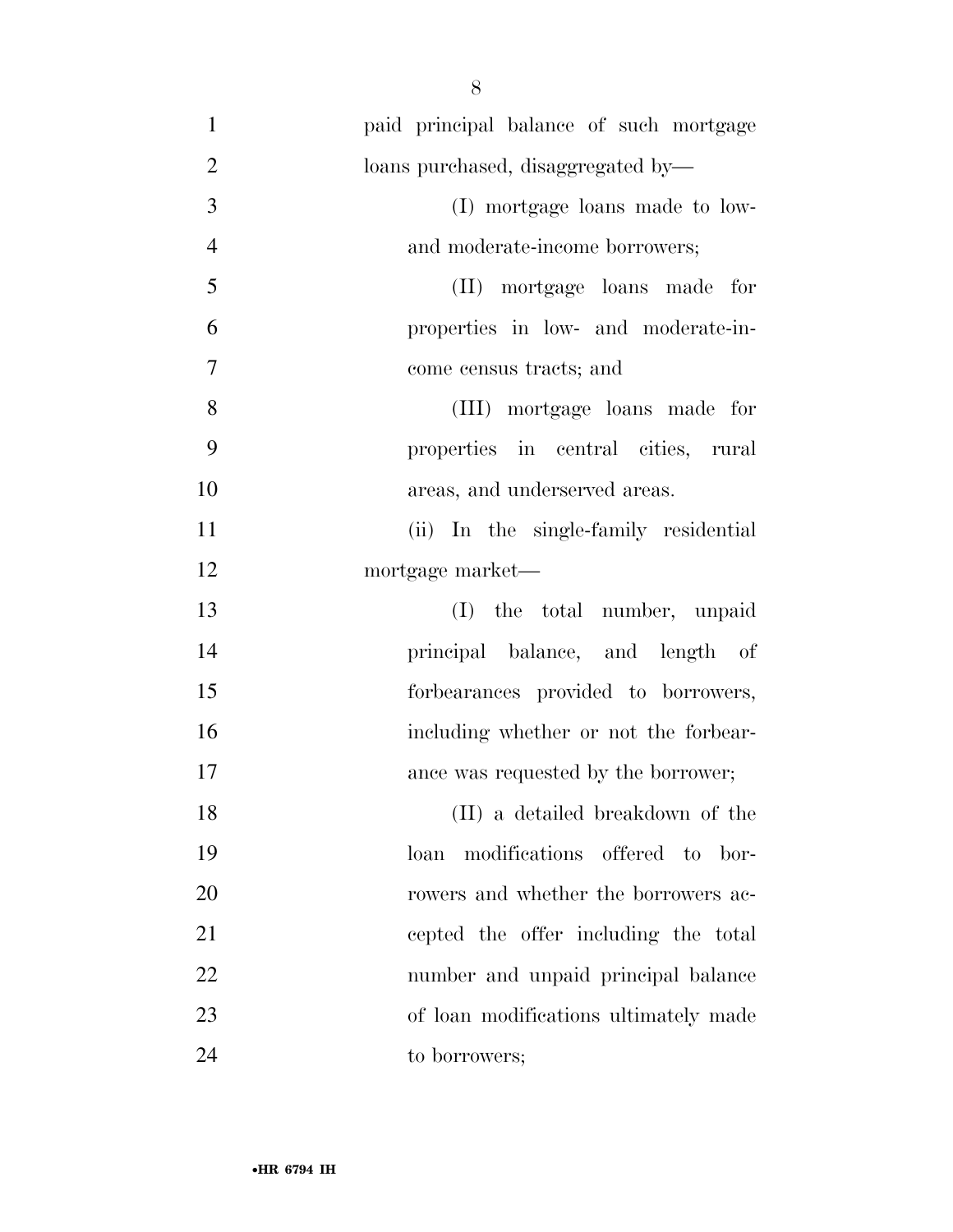| $\mathbf{1}$   | (III) a detailed breakdown of the             |
|----------------|-----------------------------------------------|
| $\overline{2}$ | home retention options offered to bor-        |
| 3              | rowers and whether the borrowers ac-          |
| $\overline{4}$ | cepted the offer including the total          |
| 5              | number and unpaid principal balance           |
| 6              | of other home retention options ulti-         |
| $\overline{7}$ | mately made to borrowers; and                 |
| 8              | $(IV)$ the total number of out-               |
| 9              | comes that included short-sales, deed-        |
| 10             | in-lieu of foreclosure, and foreclosure       |
| 11             | sales.                                        |
| 12             | (iii) A description of any efforts by         |
| 13             | the enterprise to provide assistance and      |
| 14             | support to consumers who are not pro-         |
| 15             | ficient in English.                           |
| 16             | (iv) A description of any other efforts       |
| 17             | by the enterprise to provide assistance to    |
| 18             | and moderate-income communities,<br>low-      |
| 19             | central cities, rural areas, and other under- |
| 20             | served areas, such as financial literacy and  |
| 21             | education or support of fair housing and      |
| 22             | housing counseling agencies.                  |
| 23             | $(v)$ A description of any other assist-      |
| 24             | ance provided by the enterprise to con-       |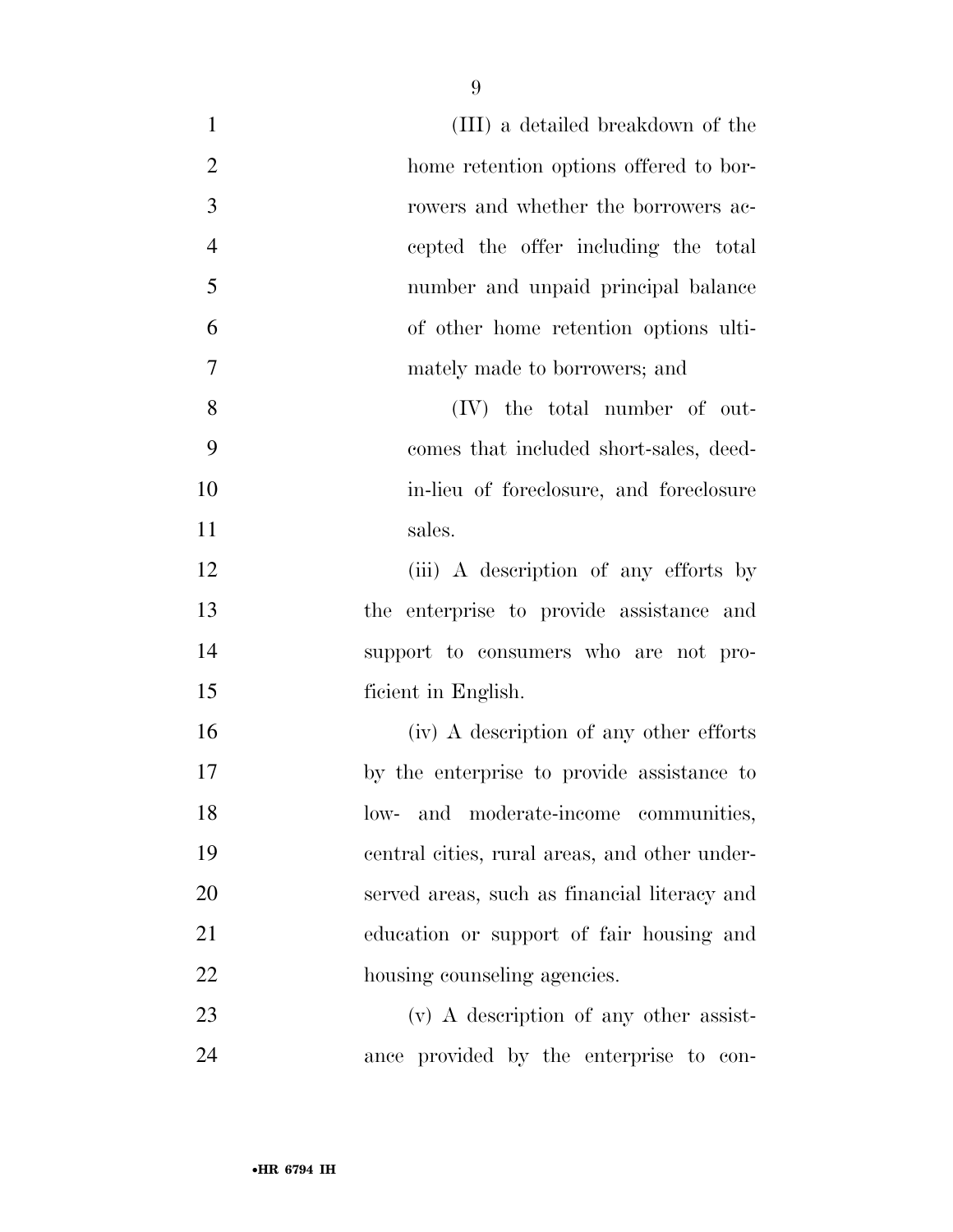| $\mathbf{1}$   | sumers in response to the COVID-19 pan-       |
|----------------|-----------------------------------------------|
| $\overline{2}$ | demic.                                        |
| 3              | (B) FHA.—For each report required with        |
| $\overline{4}$ | respect to the FHA mortgage insurance pro-    |
| 5              | grams:                                        |
| 6              | (i) The number and unpaid principal           |
| $\tau$         | balance for all residential mortgage loans,   |
| 8              | disaggregated by type, insured under such     |
| 9              | programs.                                     |
| 10             | (ii) The total number, unpaid prin-           |
| 11             | cipal balance, and length of forbearances     |
| 12             | provided to borrowers, including whether      |
| 13             | or not the forbearance was requested by       |
| 14             | the borrower.                                 |
| 15             | (iii) A detailed breakdown of the loan        |
| 16             | modifications offered to borrowers<br>and     |
| 17             | whether the borrowers accepted the offer      |
| 18             | including the total number and unpaid         |
| 19             | principal balance of loan modifications ulti- |
| <b>20</b>      | mately made to borrowers.                     |
| 21             | (iv) A detailed breakdown of the home         |
| 22             | retention options offered to borrowers and    |
| 23             | whether the borrowers accepted the offer      |
| 24             | including the total number and unpaid         |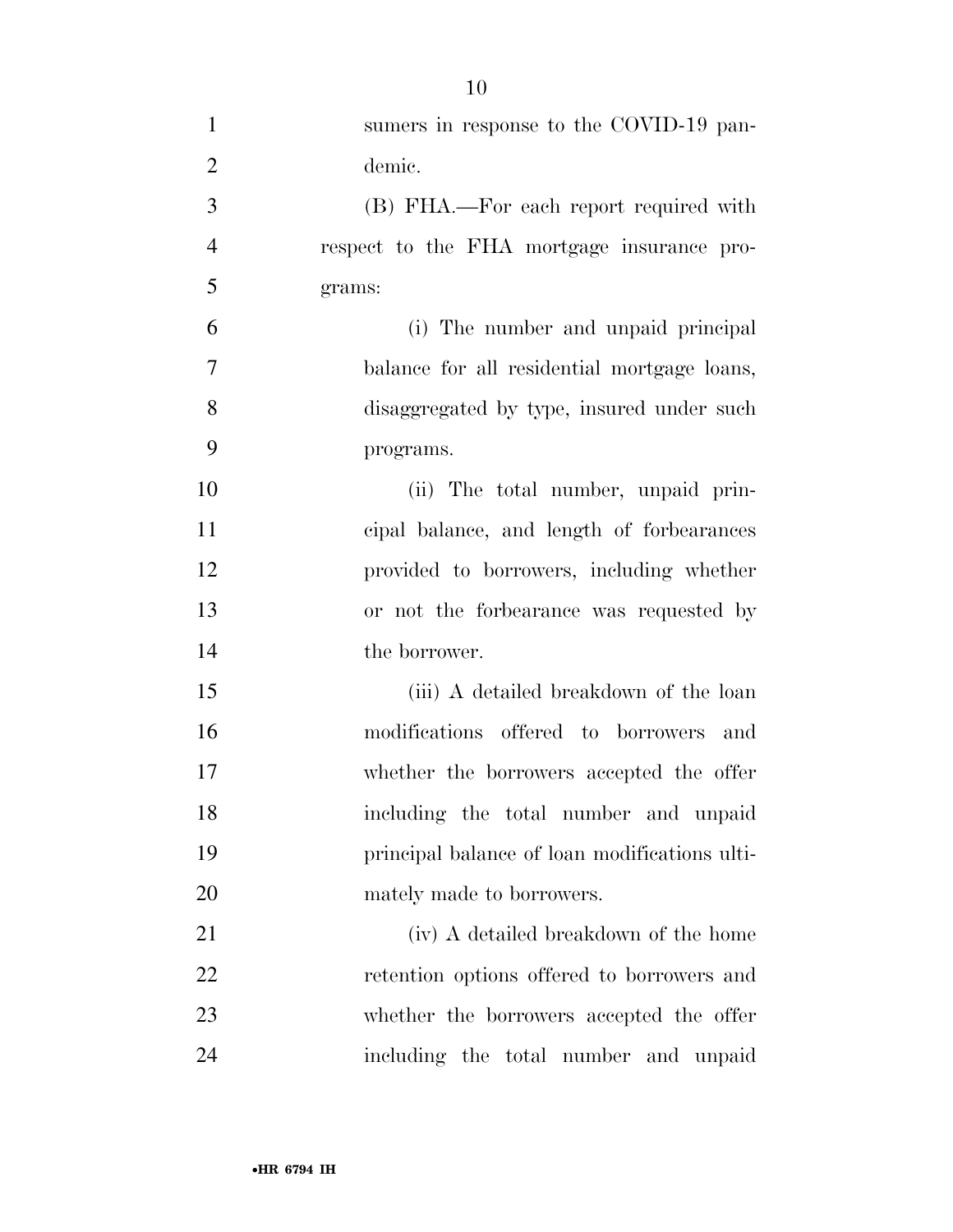| $\mathbf{1}$   | principal balance of other home retention      |
|----------------|------------------------------------------------|
| $\overline{2}$ | options ultimately made to borrowers.          |
| 3              | (v) A description of any efforts under         |
| $\overline{4}$ | such programs to provide assistance and        |
| 5              | support to consumers who are not pro-          |
| 6              | ficient in English.                            |
| 7              | (vi) A description of any other efforts        |
| 8              | under such programs to provide assistance      |
| 9              | to low- and moderate-income communities,       |
| 10             | central cities, rural areas, and other under-  |
| 11             | served areas, such as financial literacy and   |
| 12             | education or support of fair housing and       |
| 13             | housing counseling agencies.                   |
| 14             | (vii) A description of any other assist-       |
| 15             | ance provided under such programs to con-      |
| 16             | sumers in response to the COVID-19 pan-        |
| 17             | demic.                                         |
| 18             | (C) PROVISIONS TO BE INCLUDED IN ALL           |
| 19             | REPORTS.—Each report required under para-      |
| 20             | graph (1) shall include, to the degree reason- |
| 21             | ably possible, the following information:      |
| 22             | (i) An analysis of all loan level data         |
| 23             | required by subparagraphs $(A)$ and $(B)$      |
| 24             | disaggregated by race, national origin, gen-   |
| 25             | der, disability status, whether or not the     |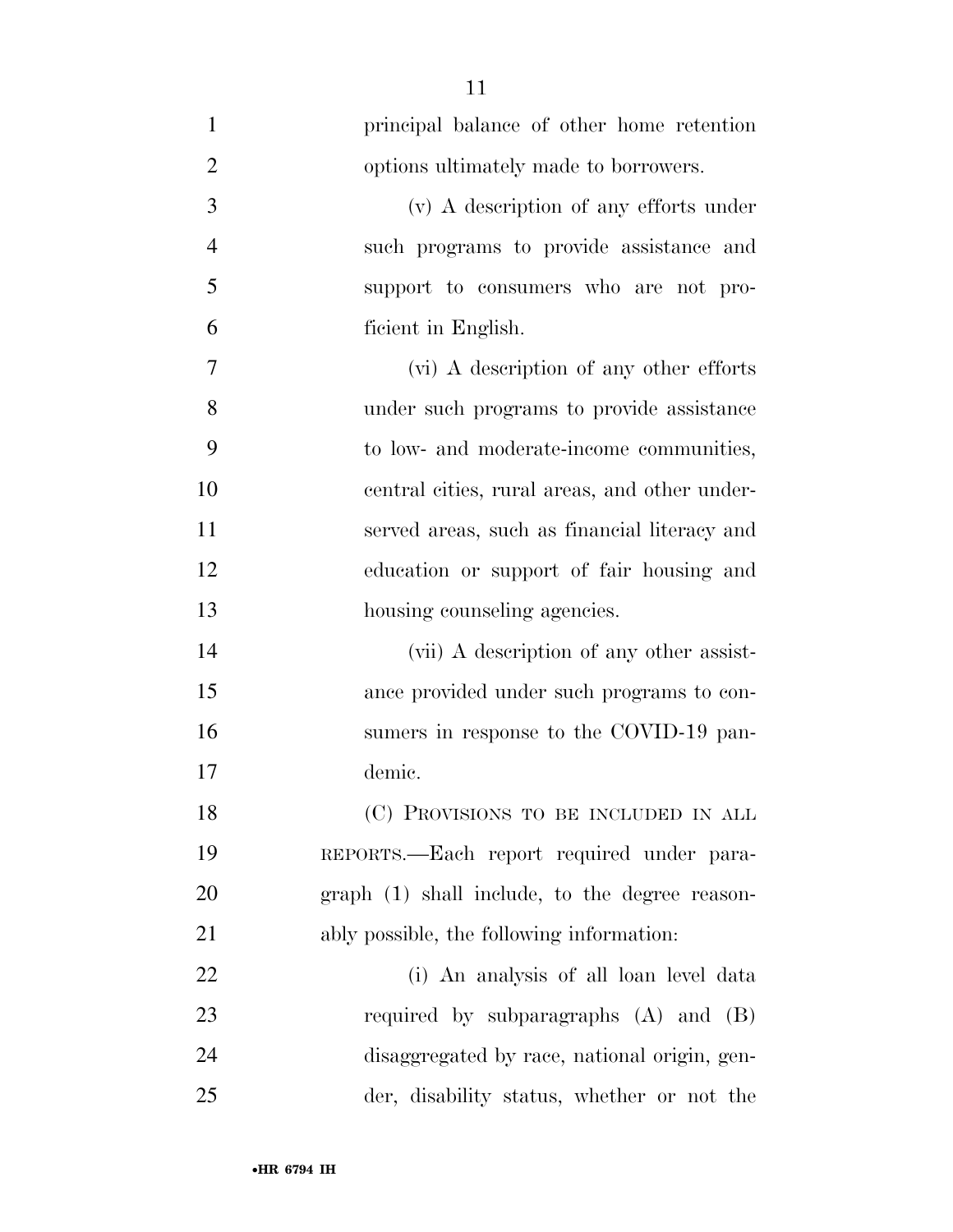| $\mathbf{1}$   | borrower seeking or obtaining assistance       |
|----------------|------------------------------------------------|
| $\overline{2}$ | speaks English as a second language, the       |
| 3              | preferred language of the borrower, debt-      |
| $\overline{4}$ | to-income level of the borrower, loan-to-      |
| 5              | value ratio of the loan, and credit score of   |
| 6              | the borrower.                                  |
| 7              | (ii) A geographical analysis at the            |
| 8              | census tract level, but if information is not  |
| 9              | available at the census tract level for any    |
| 10             | of the items required by subparagraphs         |
| 11             | $(A)$ and $(B)$ , the geographical analysis    |
| 12             | shall be provided at the zip code level for    |
| 13             | the item for which a census tract analysis     |
| 14             | was not possible.                              |
| 15             | (iii) A description of any policy              |
| 16             | changes made by the enterprise or Sec-         |
| 17             | retary of Housing and Urban Develop-           |
| 18             | ment, as appropriate, in response to the       |
| 19             | COVID-19 pandemic and analysis of ac-          |
| 20             | tions taken to ensure that such policy         |
| 21             | changes were in compliance with all rel-       |
| 22             | evant civil rights responsibilities, including |
| 23             | the Fair Housing Act, including the Af-        |
| 24             | firmatively Furthering Fair Housing provi-     |
| 25             | sion, the Equal Credit Opportunity Act,        |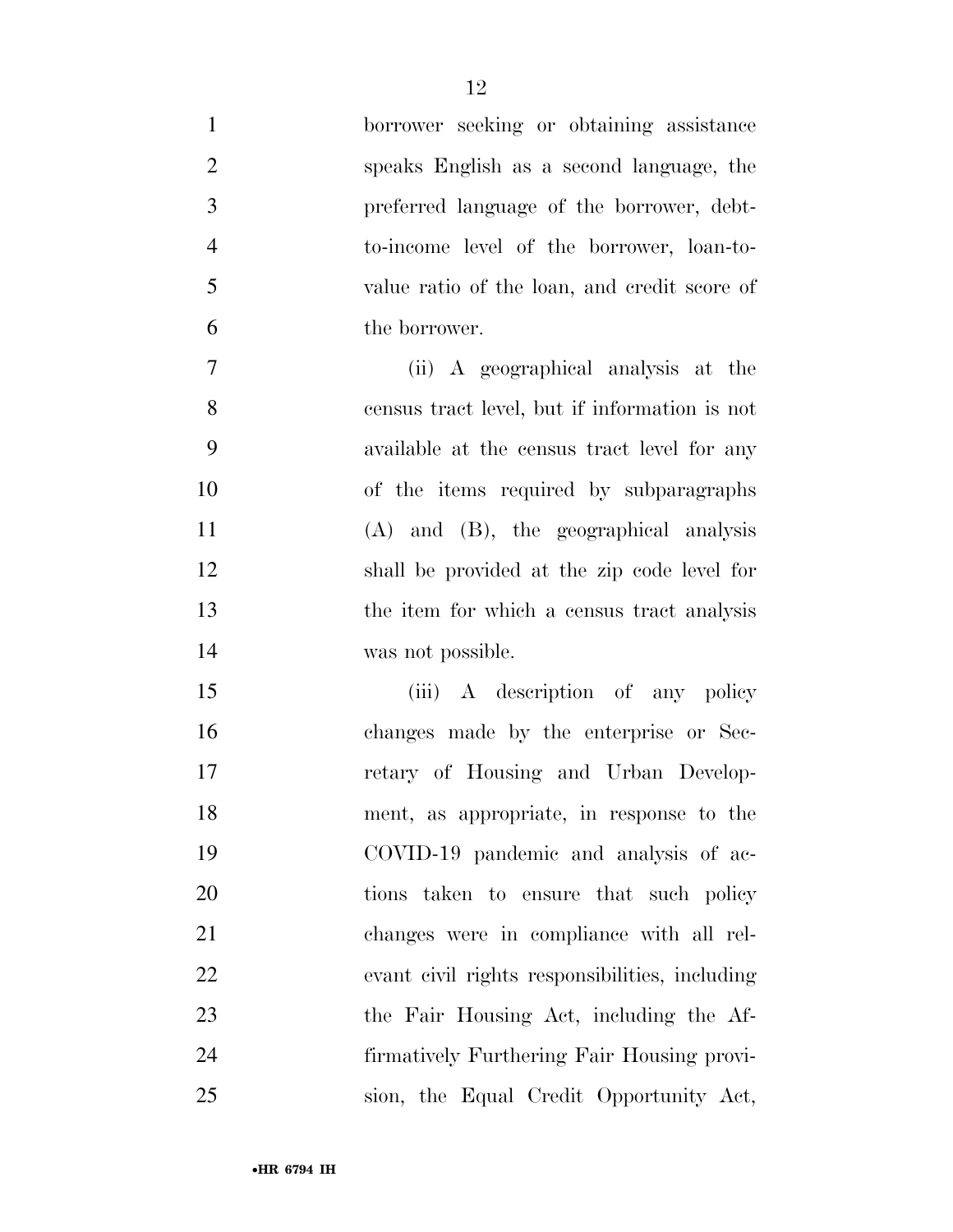| $\mathbf{1}$   | the Community Reinvestment Act of 1977,                 |
|----------------|---------------------------------------------------------|
| $\overline{2}$ | the Federal Housing Enterprises Financial               |
| 3              | Safety and Soundness Act of 1992, the                   |
| $\overline{4}$ | Housing and Economic Recovery Act of                    |
| 5              | 2008, Federal Home Loan Bank Act, Ex-                   |
| 6              | ecutive Orders 11063 and 12892, the Fed-                |
| 7              | eral National Mortgage Association Char-                |
| 8              | ter Act, and the Federal Home Loan Mort-                |
| 9              | gage Corporation Act.                                   |
| 10             | (c) REPORT BY GAO.—Not later than the expiration        |
| <sup>11</sup>  | of the 120-day period that begins upon the termination  |
| 12             | of the COVID-19 emergency, the Comptroller General of   |
| 13             | the United States shall submit to the Congress and make |
| 14             | public available a report on—                           |
| 15             | (1) the extent to which the enterprises and the         |
| 16             | FHA mortgage insurance programs provided loan           |
| 17             | products, forbearances, loan modifications,<br>and      |
| 18             | COVID-19-related assistance to consumers;               |
| 19             | $(2)$ the availability and type of any such assist-     |
| 20             | ance provided post-forbearance; and                     |
| 21             | (3) the overall ability of the enterprises and the      |
| 22             | FHA mortgage insurance programs to successfully         |
| 23             | meet their charter requirements, civil rights respon-   |
| 24             | sibilities, and other requirements under law.           |